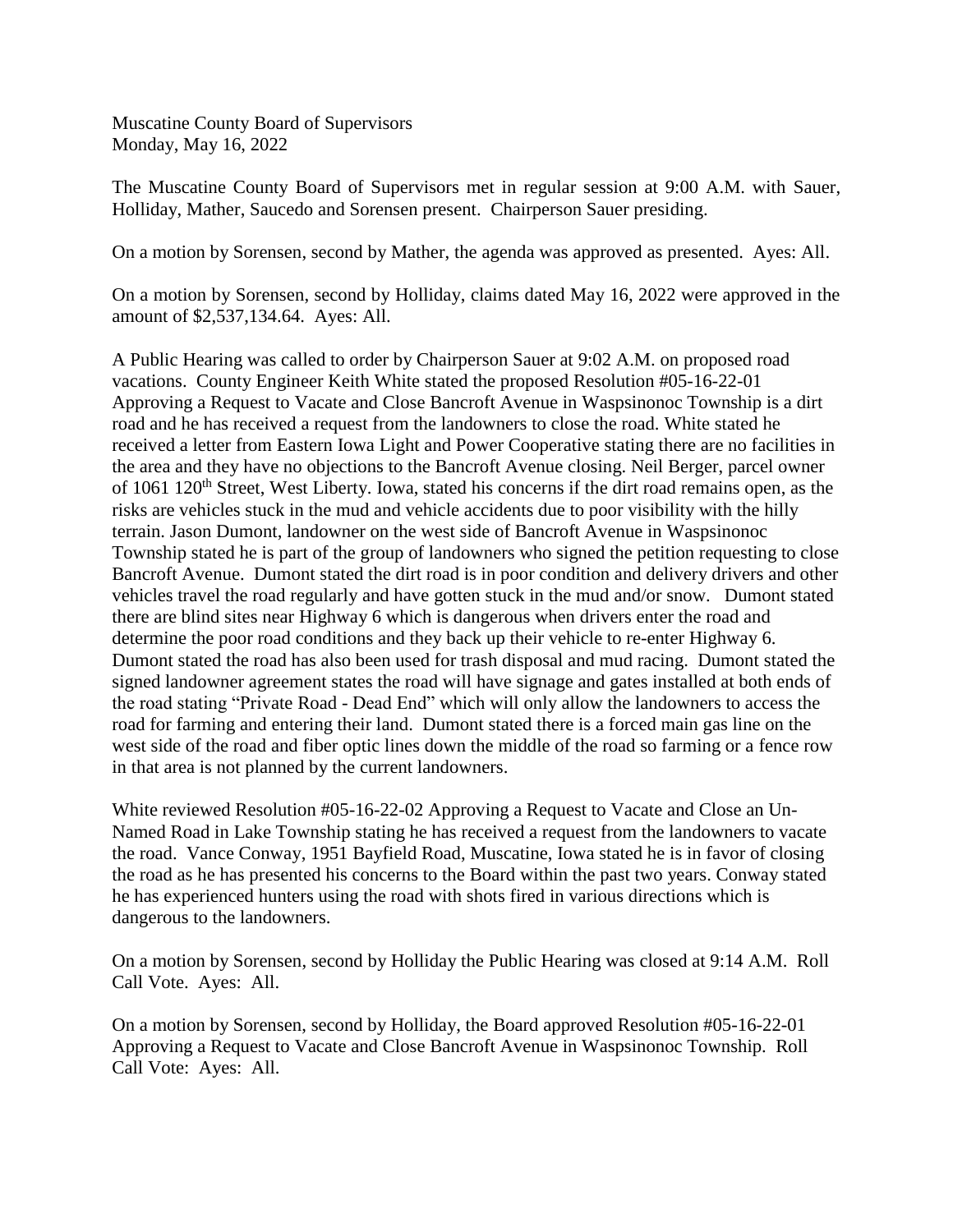## **RESOLUTION #05-16-22-01 APPROVING A REQUEST TO VACATE AND CLOSE BANCROFT AVENUE IN WASPSINONOC TOWNSHIP**

WHEREAS, the Muscatine County Board of Supervisors held a public hearing at 9:00 a.m. on May 16, 2022, on the proposed vacation and closure of Bancroft Avenue in Waspsinonoc Township, described as follows:

> All of an existing roadway easement, originally established Birketts Road (currently named Bancroft Avenue), recorded in Establishment Record Book "PB", Page 290, in the Office of the Muscatine County Engineer, 50 feet wide over a parcel of land located in the East Half of Sections 6 and 7, Township 78 North, Rage 4 West, of the 5<sup>th</sup> Principal Meridian, Muscatine County, Iowa, the centerline of which is described as follows:

> The west line of the East 330 feet of Sections 6 and 7, Township 78 North, Range 4 West, of the 5th Principal Meridian, Muscatine County, Iowa, which lies southerly of the southerly right of way line of U.S. Highway 6 and northerly of the northerly right of way line of  $120<sup>th</sup>$  Street. The sidelines of said 50-foot easement to be extended or shortened to meet at angle points and to terminate at the southerly right of way line of U.S. Highway 6 and northerly right of way line of  $120<sup>th</sup>$  Street.

> Said easement contains 7.80 acres, more or less, and is subject to all easements and other restrictions of record.

and;

WHEREAS, information received at the hearing has been considered by the Muscatine County Board of Supervisors.

NOW, THEREFORE BE IT HEREBY RESOLVED by the Muscatine County Board of Supervisors that the request to vacate and close the above described roadway be approved.

PASSED AND APPROVED this 16<sup>th</sup> day of May, 2022.

ATTEST:

/s/Tibe Vander Linden /s/Scott Sauer, Chair

Muscatine County Auditor Muscatine County Board of Supervisors

On a motion by Saucedo, second by Sorensen, the Board approved Resolution #05-16-22-02 Approving a Request to Vacate and Close an Un-Named Road in Lake Township. Roll Call Vote: Ayes: All.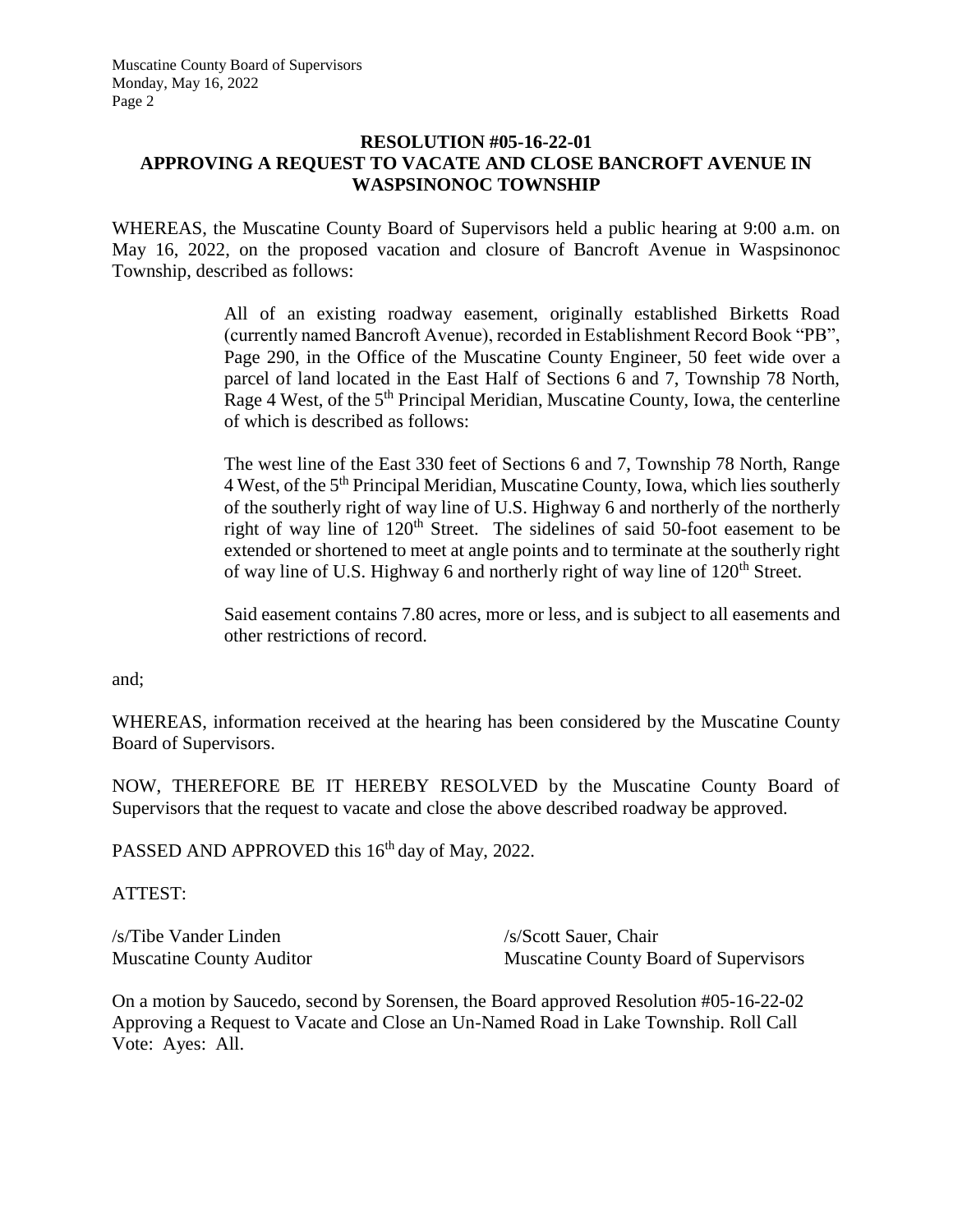# **RESOLUTION #05-16-22-02 APPROVING A REQUEST TO VACATE AND CLOSE AN UN-NAMED ROAD IN LAKE TOWNSHIP**

WHEREAS, the Muscatine County Board of Supervisors held a public hearing at 9:00 a.m. on May 16, 2022, on the proposed vacation and closure of an un-named road in Lake Township, described as follows:

> All of an existing roadway easement, originally established Hopper's Relocation of part of Dickinson Road (currently an un-named secondary road), recorded in Establishment Record Book "B", Page 68, in the Office of the Muscatine County Engineer, 66 feet wide over a parcel of land located in part of the South One-Half of Section 15, Township 77 North, Range 3 West, of the  $5<sup>th</sup>$  Principal Meridian, Muscatine County, Iowa, the centerline of which is described as follows:

> Commencing at the South Quarter Corner of Section 15, Township 77 North, Range 3 West, of the 5th Principal Meridian, Muscatine County, Iowa; thence north 33.00 feet along the quarter section line of said Section 15 to the north right of way line of Bayfield Road and Point of Beginning; thence continuing north 627 feet along said quarter section line to the end of the roadway as established in said record book. The sidelines of said 66-foot easement to be extended or shortened to meet at angle points and to terminate at the north right of way line of Bayfield Road and the end of the roadway as established.

> Said easement contains 0.95 acres, more or less, and is subject to all easements and other restrictions of record.

and;

WHEREAS, information received at the hearing has been considered by the Muscatine County Board of Supervisors.

NOW, THEREFORE BE IT HEREBY RESOLVED by the Muscatine County Board of Supervisors that the request to vacate and close the above described roadway be approved.

PASSED AND APPROVED this 16<sup>th</sup> day of May, 2022.

ATTEST:

/s/Tibe Vander Linden /s/Scott Sauer, Chair

Muscatine County Auditor Muscatine County Board of Supervisors

Mike Nolan of Horizon Architecture and Lynn Pruitt, Muscatine County Historic Preservation member presented the design documents for the Historic Jail Renovation Project - Phase 2 Building Remodel Project. Nolan stated the Muscatine County Historic Jail Phase 2 Project is to renovate and restore the back area of the building, formerly the old maintenance garage, to gut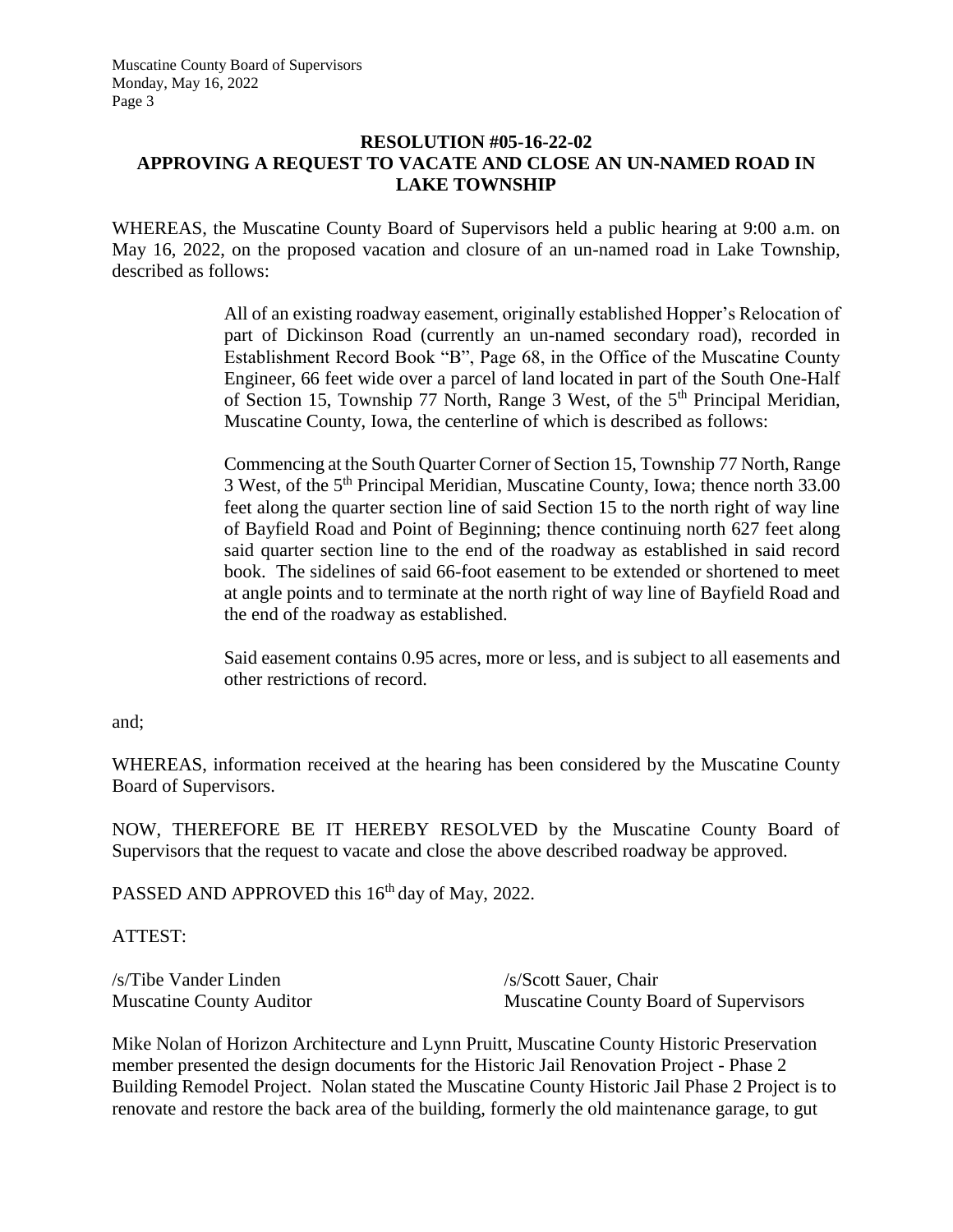the space, insulate and drywall, open space for a community meeting room, offices, restrooms, kitchenette and a janitor closet. Nolan stated there is no requirement for sprinklers as the Phase 2 area has an occupancy area of less than 100. Nolan stated the exterior improvements to the building will include an accessible entrance in the back of the building. Nolan stated the project will tie into the existing geo thermal system and the plans and specifications have been approved by the State Historic Preservation Officer (SHIPO). Nolan stated the Phase 2 renovation project will be on hold until the Muscatine County Historic Preservation Commission has raised the funds for the project and at that time the project will go out for competitive bid process. Pruitt stated the design documents were funded by a CLG Grant. Pruitt stated the proposed community meeting room has the potential as a public rental use area and for the Muscatine County Historic Preservation Commission to hold meetings and fundraising events. Pruitt stated the county will control the use of the public space area. Pruitt stated the Muscatine County Historic Preservation has applied for a grant for the construction costs and are interested in applying for the American Rescue Plan Act (ARPA) if additional funding is available. Administrative Services Director Nancy Schreiber stated the County has not received the second allocation of ARPA funds. Schreiber stated the Board will decide on the ARPA funding process if the funds are received.

Pruitt stated the Historic Country Schools and Churches project has placed 11 of the 16 signs in Pike Township. Pruitt stated the Historic Country Schools and Churches books are available for purchase at \$25 each with 90 books sold for a profit of \$500.00. Pruitt stated the book sales help to fund the cost of the signs.

On a motion by Sorensen, second by Mather, the Board authorized the Sheriff to execute a 2022 High Intensity Drug Trafficking Area (HIDTA) Sub Award Recipient Agreement and related documents in the amount of \$73,305.00. Ayes: All.

On a motion by Sorensen, second by Holliday, the Board authorized a Commissary/Food Service Worker position for the Muscatine County Jail. Administrative Services Director Nancy Schreiber stated the authorization will allow her to proceed with adding this position to the department and to negotiate with the union for the salary grade. Schreiber stated the position will be 100% funded by commissary funds and the position may assist as a food service worker when needed due to staffing issues. Ayes: All.

County Engineer Keith White presented the following bids for Hot Mix Asphalt resurfacing on portions of Bayfield Road, North Isett Avenue, 112th Street and 102nd Street with award base bid and alternate bid items 2: Manatt's, Inc. - \$1,936,042.50; InRoads, LLC - \$1.986,668.10; and Brandt Construction Co. & Subsidiary - \$2,459,341.65. On a motion by Sorensen, second by Holliday, the Board accepted a bid for Hot Mix Asphalt resurfacing on portions of Bayfield Road, North Isett Avenue, 112th Street and 102nd Street from Manatt's Inc. with alternate bid item 2 in the amount of \$1,936,042.50

On a motion by Sorensen, second by Holliday, the Board approved Resolution #05-16-22-03 Setting a Public Hearing for Proposed Road Vacations. Roll Call vote: Ayes: All.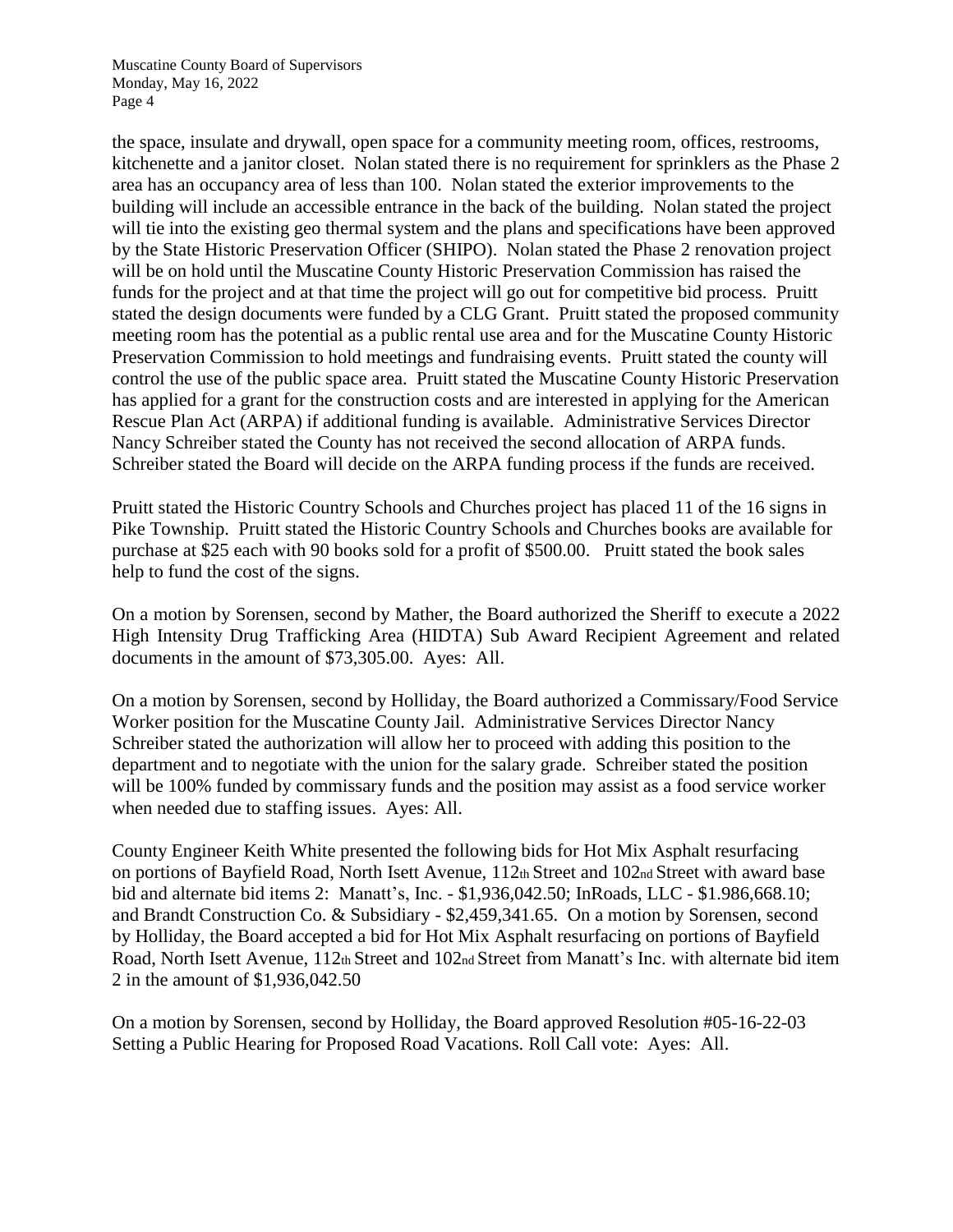# **RESOLUTION FOR #05-16-22-03 SETTING A PUBLIC HEARING ON PROPOSED ROAD VACATIONS**

WHEREAS, a request (or petition, or a memorandum from the County Engineer) has been filed with the Muscatine County Board of Supervisors (or County Engineer) asking that action be taken to vacate and close (or to vacate and clear the record, if it was not open to traffic) sections of Muscatine County Secondary Roads, described as follows:

Mound Avenue in Lake Township

All of an existing roadway easement, originally established William H. Hazletts Road (currently named Mound Avenue), recorded in Establishment Record Book "A", Page 158, in the Office of the Muscatine County Engineer and Easements for Public Highway recorded in Book 111 Page 100, Book 178 Page 1095, and Book 179 Page 622, in the Office of the Muscatine County Recorder, of varied width, over a parcel of land located adjacent to the East Line of the Northeast Quarter of Section 25, Township 77 North, Range 3 West, of the 5<sup>th</sup> Principal Meridian and parcel of land located adjacent to the West Line of the Northwest Quarter of Section 30, Township 77 North, Range 2 West, of the 5<sup>th</sup> Principal Meridian, all in Muscatine County, Iowa, lying north of the northerly road right of way of Iowa Highway 22.

Said easement contains 3.99 acres, more or less, and is subject to all easements and other restrictions of record.

And also,

Excess Roadway Right of Way Adjacent to Mittman Road in Fruitland Township

Auditor's Parcel "B"

A parcel of land located in part of Government Lot 5 in the Southwest Quarter of Section 7, Township 76 North, Range 2 West of the Fifth Principal Meridian, Muscatine County, Iowa, more particularly described as follows:

Commencing at a 4"x4" concrete monument with brass tablet at the Southwest Corner of Section 7, Township 76 North, Range 2 West of the Fifth Principal Meridian, Muscatine County, Iowa; thence North 0° 12' 45" East along the west line of the Southwest Quarter of said Section, basis of bearings for this survey being the Iowa Regional Coordinate System, Zone 14 Burlington, a distance of 499.12 feet to a 5/8"øx3O" rebar with light blue cap stamped "PLS23526" set at the northwest corner of a parcel of land conveyed by warranty deed, recorded as File Number 1997-03541 in the Office of the Muscatine County Recorder; thence South 89° 47' 15" East 497.44 feet along the north line of said parcel, to a 5/8"øx3O" rebar with light blue cap stamped "PLS23526" set at the Point of Beginning; thence South 86° 31' 23" East 893.89 feet to a 5/8"øx3O" rebar with light blue cap stamped "PLS23526" set in the westerly line of the Muscatine Slough; thence South 4˚ 24' 04" East 82.50 feet along said westerly line to a set 5/8"øx3O" rebar with light blue cap stamped "PLS23526"; thence South 28˚ 55' 56" West 112.56 feet along said westerly line to a set 5/8"øx3O" rebar with light blue cap stamped "PLS23526"; thence North 77˚ 30' 02" West 590.42 feet to a 5/8"øx3O" rebar with light blue cap stamped "PLS23526" set at the beginning of a curve; thence northwesterly 289.64 feet along the curve concave to the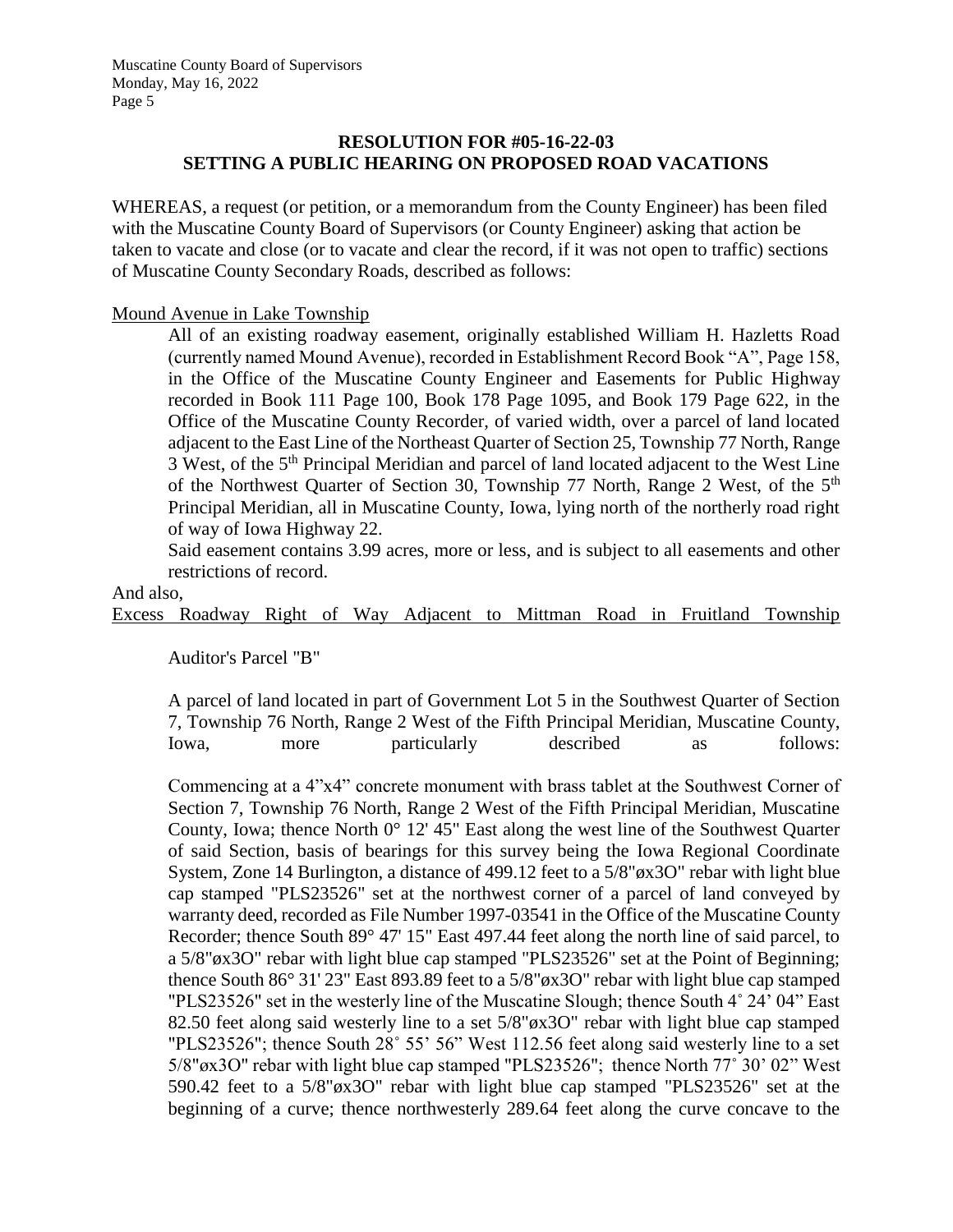northeast, having a radius of 889.93 feet and a central angle of 18˚ 38' 52", said curve having a chord bearing of North 68° 10' 36" West 288.36 feet to the Point of Beginning.

Said parcel contains 2.31 acres, more or less, and is subject to all easements and other restrictions of record.

And also,

### Excess Roadway Right of Way Adjacent to Mittman Road in Fruitland Township

Auditor's Parcel "C"

A parcel of land located in part of Government Lot 6 in the Southeast Quarter of the Southwest Quarter of Section 7 and the Northeast Quarter of the Northwest Quarter of Section 18, all in Township 76 North, Range 2 West of the Fifth Principal Meridian, Muscatine County, Iowa, more particularly described as follows:

Beginning at a 5/8"øx3O" rebar with light blue cap stamped "PLS23526" set at the Southwest Corner of the Southeast Quarter of the Southwest Quarter of Section 7, Township 76 North, Range 2 West of the Fifth Principal Meridian, Muscatine County, Iowa; thence North 0° 20' 30" East along the west line of said Southeast Quarter of the Southwest Quarter, basis of bearings for this survey being the Iowa Regional Coordinate System, Zone 14 Burlington, a distance of 22.65 feet to a 5/8"øx3O" rebar with light blue cap stamped "PLS23526" set in the southeasterly line of the Muscatine Slough; thence North 84° 17' 56" East 68.97 feet along said southeasterly line, to a set 5/8"øx3O" rebar with light blue cap stamped "PLS23526"; thence North 28° 55' 56" East 68.36 feet along said southeasterly line, to a set 5/8"øx3O" rebar with light blue cap stamped "PLS23526"; thence South 77˚ 30' 02" East 683.73 feet to a 5/8"øx3O" rebar with light blue cap stamped "PLS23526" set in the southerly right of way line of Mittman Road; thence South 89˚ 53' 56" West 51.66 feet along said right of way line, to a set 5/8"øx3O" rebar with light blue cap stamped "PLS23526"; thence North 78˚ 32' 46" West 299.54 feet along said right of way line, to a 5/8"øx3O" rebar with light blue cap stamped "PLS23526" set in the south line of said Southeast Quarter of the Southwest Quarter; thence South 89˚ 53' 56" West 424.14 feet along said south line and right of way line, to the Point of Beginning.

Said parcel contains 0.58 acres, more or less, and is subject to all easements and other restrictions of record.

NOW, THEREFORE BE IT RESOLVED that a hearing on the proposed vacation will be held in the Board Room, Muscatine County Administration Building, 414 East Third Street, Suite 101, Muscatine, Iowa, at 9:00 a.m. on Monday, June 6, 2022, in accordance with Iowa Code Chapter 306.

PASSED AND APPROVED this 16<sup>th</sup> day of May, 2022.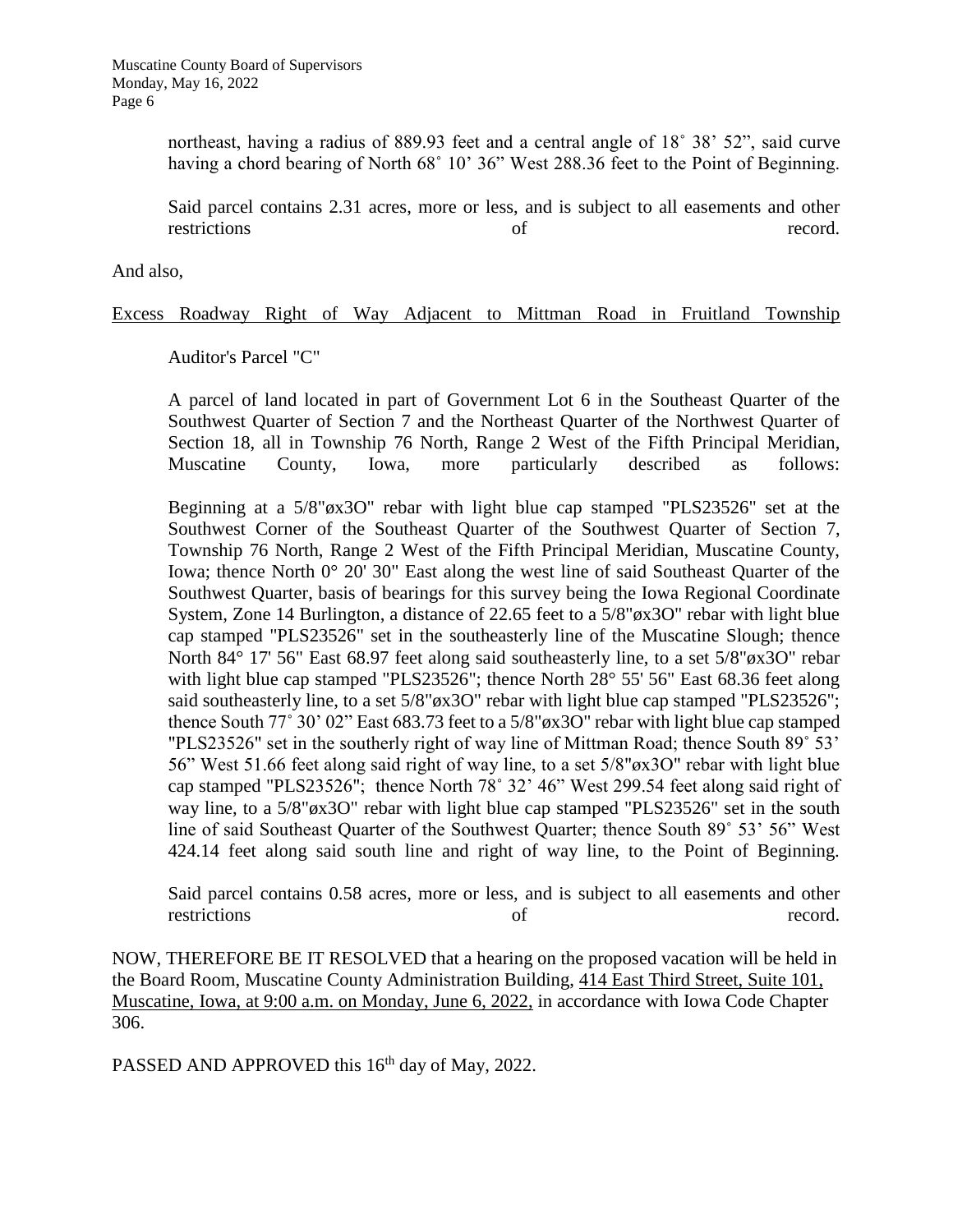ATTEST:

/s/Tibe Vander Linden /s/Scott Sauer, Chair

Muscatine County Auditor Muscatine County Board of Supervisors

On a motion by Sorensen, second by Holliday, the Board approved Resolution #05-16-22-04 To Vacate Unused Secondary Road Right-Of-Way Adjacent to Vail Avenue in Sweetland and Montpelier Townships. Roll Call Vote: Ayes: All.

### **RESOLUTION # 05-16-22-04 RESOLUTION TO VACATE UNUSED SECONDARY ROAD RIGHT-OF-WAY ADJACENT TO VAIL AVENUE IN SWEETLAND AND MONTPELIER TOWNSHIPS**

WHEREAS, the Muscatine County Board of Supervisors recognizes that certain road right-of-way easements are no longer used for Secondary Roads purposes; and

WHEREAS, Section 306.10 of the Code of Iowa provides that the agency which has control and jurisdiction over a highway system, shall have power, on its own motion, to alter or vacate and close any such highway: and

WHEREAS, Section 306.11 of the Code of Iowa provides that a hearing is not required if the proposed vacation is of part of a road right-of-way held by easement and will not change the existing traveled portion of the road or deny access to the road by adjoining landowners; and

WHEREAS, the following described sections of road right-of-way are no longer used or needed:

### Excess Roadway Right of Way adjacent to Vail Avenue in Sweetland and Montpelier Townships

A portion of existing roadway easement, originally established State Road, from Fairport to the Northeast Corner of Section 1, Township 78 North, Range 1 West of the 5<sup>th</sup> Principal Meridian, recorded in Establishment Record Book "PB", Pages 196-199, in the Office of the Muscatine County Engineer, 66 feet wide over a parcel of land located in part of the East One-Half of the Northeast Quarter of Section 13, Township 78 North, Range 1 West of the 5<sup>th</sup> Principal Meridian and part of the Southwest Quarter of the Northwest Quarter of Section 18, Township 78 North, Range 1 East of the  $5<sup>th</sup>$  Principal Meridian, all in Muscatine County, Iowa, more particularly described as follows:

All of the existing roadway easement of said established State Road lying south and east of the current roadway right of way of Vail Avenue Y26, an easement recorded in Book 104, Page 498 in the Office of the Muscatine County Recorder.

Said easement contains 1.33 acres, more or less, and is subject to all easements and other restrictions of record.

NOW, THEREFORE, BE IT RESOLVED by the Board of Supervisors of Muscatine County,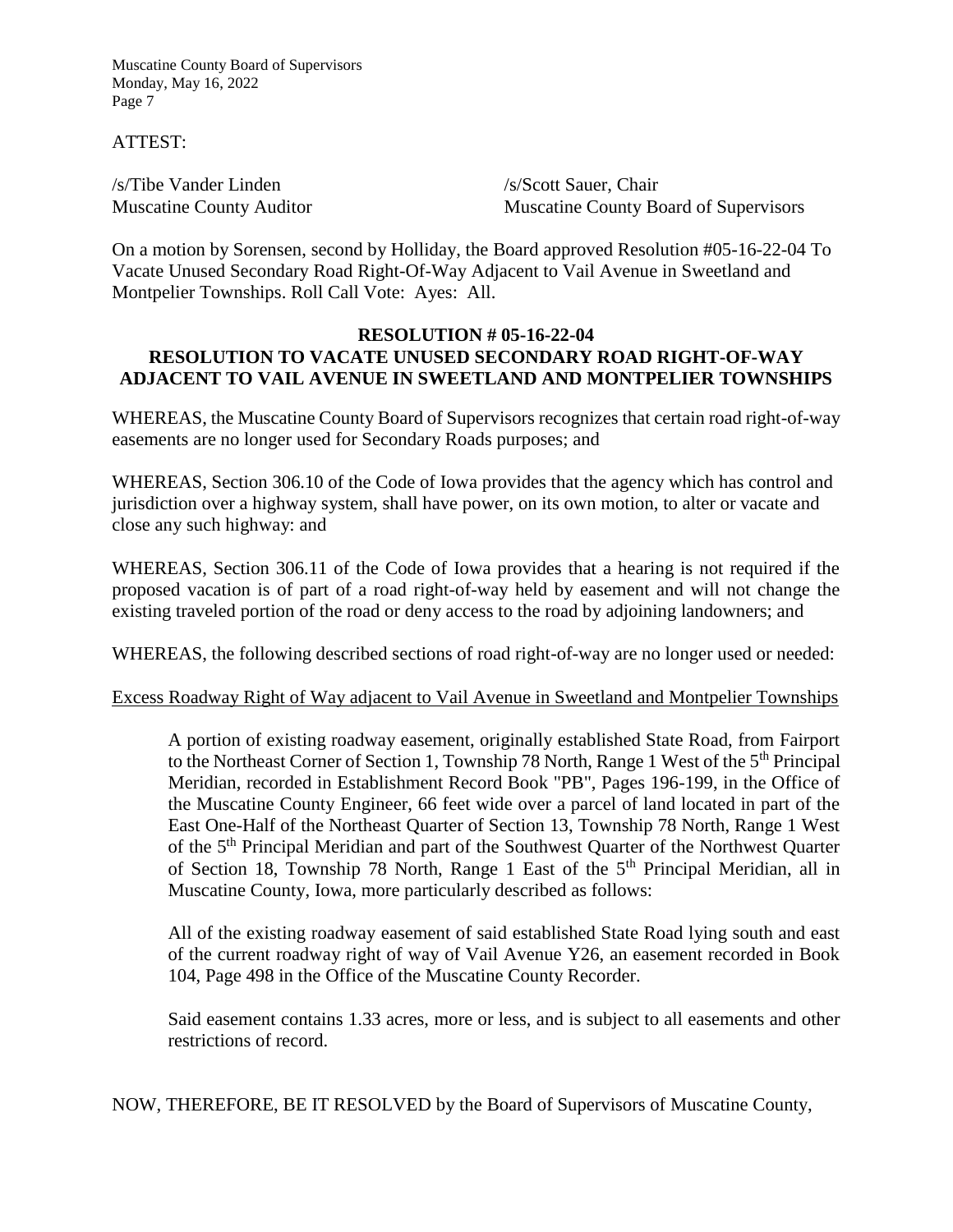Iowa, that the above described sections of road be ordered vacated and closed.

PASSED AND APPROVED this 16<sup>th</sup> day of May, 2022.

### ATTEST:

| /s/Tibe Vander Linden           | /s/Scott Sauer, Chair                        |
|---------------------------------|----------------------------------------------|
| <b>Muscatine County Auditor</b> | <b>Muscatine County Board of Supervisors</b> |

County Engineer Keith White updated the Board on secondary road projects.

On a motion by Saucedo, second by Sorensen, the Board approved Ordinance #05-16-22-01 Rezoning Approximately 6.0 acres in Fulton Township from A-1 Agricultural District to C-2 Commercial District on the third and final reading. Roll call vote: Ayes: All.

On a motion by Sorensen, second by Mather, the Board approved a renewal of a Class B Wine, Class C (Carryout Beer), Class E (LE) and Sunday Sales Permit for Casey's Marketing Co., dba Casey's General Store #2472, 1334 Hwy 22, Nichols, IA 52766. Ayes: All.

On a motion by Sorensen, second by Holliday, minutes of the May 9, 2022 regular meeting were approved as written. Ayes: All.

#### Correspondence:

- All Supervisors received a letter from Eastern Iowa Light and Power Cooperative stating there are no facilities in the area and they have no objections to the Bancroft Avenue closing.
- Saucedo received an email from County Attorney Jim Barry regarding continued discussions with City of Muscatine Transfer Station on a proposed 28E Agreement.

#### Committee & Meeting Reports:

Saucedo attended the West Liberty Economic Area Development Annual meeting on May 13, 2022.

Administration Services Director Nancy Schreiber stated under Board direction she submitted a request for proposal from nine auditing service entities and received one response from the Iowa Auditor of State office. Schreiber stated the Iowa Auditor of State office has assigned a different lead auditor for future audits so it is recommended to approve this entity. On a motion by Sorensen, second by Mather the Board accepted a bid for Muscatine County Auditing Services from Iowa Auditor of State in the amount of \$58,250 and/or \$61,650 if a single audit is required. Ayes: All.

On a motion by Sorensen, second by Holliday the Board authorized the Chair to sign a letter of support for West Liberty Foods' Meat and Poultry Processing Expansion Program application. Ayes: All.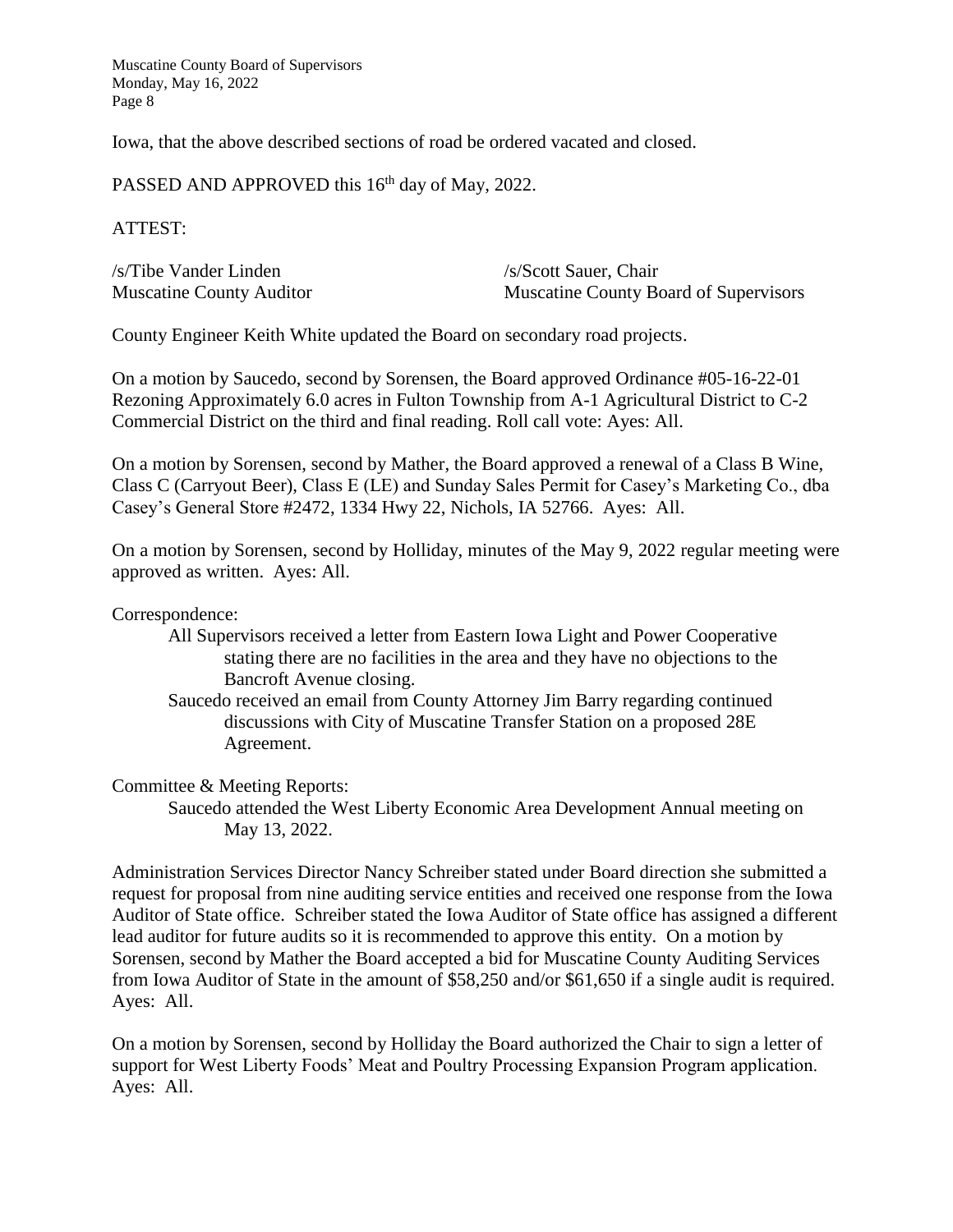On a motion by Sorensen, second by Holliday the Board a set a public hearing for Monday, June 6, 2022 at 9:00 a.m. on a confinement feeding operation permit application from JDSD – West Liberty Site. Ayes: All.

Administration Services Director Nancy Schreiber stated she will be out of the office from May 27 to June 12, 2022.

County Engineer Keith White replied to a question that was asked earlier in the meeting stating the Hot Mix Asphalt resurfacing on portions of Bayfield Road, North Isett Avenue, 112th Street and 102nd Street will cover 31,818 linear feet which is 6.026 miles.

County Auditor Tibe Vander Linden stated early voting dates for the Primary June 7, 2022 will be May 18 to June 6, 2022 in the Auditor's office from 8:00 a.m. to 4:30 p.m. Vander Linden stated the Auditor's office will also be open on Saturday, June 4 from 7:00 a.m. to 3:30 p.m. for early voting. Vander Linden stated the polling locations will be open 7:00 a.m. to 8:00 p.m. on June 7, 2022. Vander Linden stated a redistricting mailing will be sent to 1091 registered voters in Muscatine County who have a precinct and polling location change for the upcoming elections. The mailing will be at a cost of \$578.23 compared to a much higher postage cost of \$10,952.93 if the Iowa Secretary of State's office were to prepare the mailing to all 28,976 registered voters. Vander Linden thanked her Auditor staff for their time and team work to prepare the mailing. Vander Linden stated the Primary Election Sample Ballots and Official Election Notice are on the county website and posted outside the Auditor Office. Vander Linden stated the two new security doors and locks for the election room which is part of the \$10,000 HAVA grant approved at a prior Board meeting, has been scheduled with Wolfe Contracting, Inc., Muscatine, to be completed in late July 2022. The bid from Wolfe Contracting, Inc. was a lower amount of \$5,951.00 compared to North Construction/J & J Access & Security at a cost of \$6,800.00.

The Board recessed at 10:05 A.M. and reconvened at 10:17 A.M.

On a motion by Sorensen, second by Saucedo the Board went into closed session at 10:17 A.M. (at the candidate's request) pursuant to Chapter 21.5.1(i), Code of Iowa, for an interview for the County Engineer position. Roll call vote: Ayes: All. On a motion by Sorensen, second by Mather, the Board returned to open session at 11:01 A.M. Roll call vote: Ayes: All.

The Board recessed at 11:01 A.M. and reconvened at 11:04 A.M.

On a motion by Sorensen, second by Mather the Board went into closed session at 11:04 A.M. (at the candidate's request) pursuant to Chapter 21.5.1(i), Code of Iowa, for an interview for the County Engineer position. Roll call vote: Ayes: All. On a motion by Sorensen, second by Mather, the Board returned to open session at 11:53 A.M. Roll call vote: Ayes: All.

The Board recessed at 11:53 A.M. and reconvened at 11:55 A.M.

On a motion by Sorensen, second by Mather the Board went into closed session at 11:55 A.M.